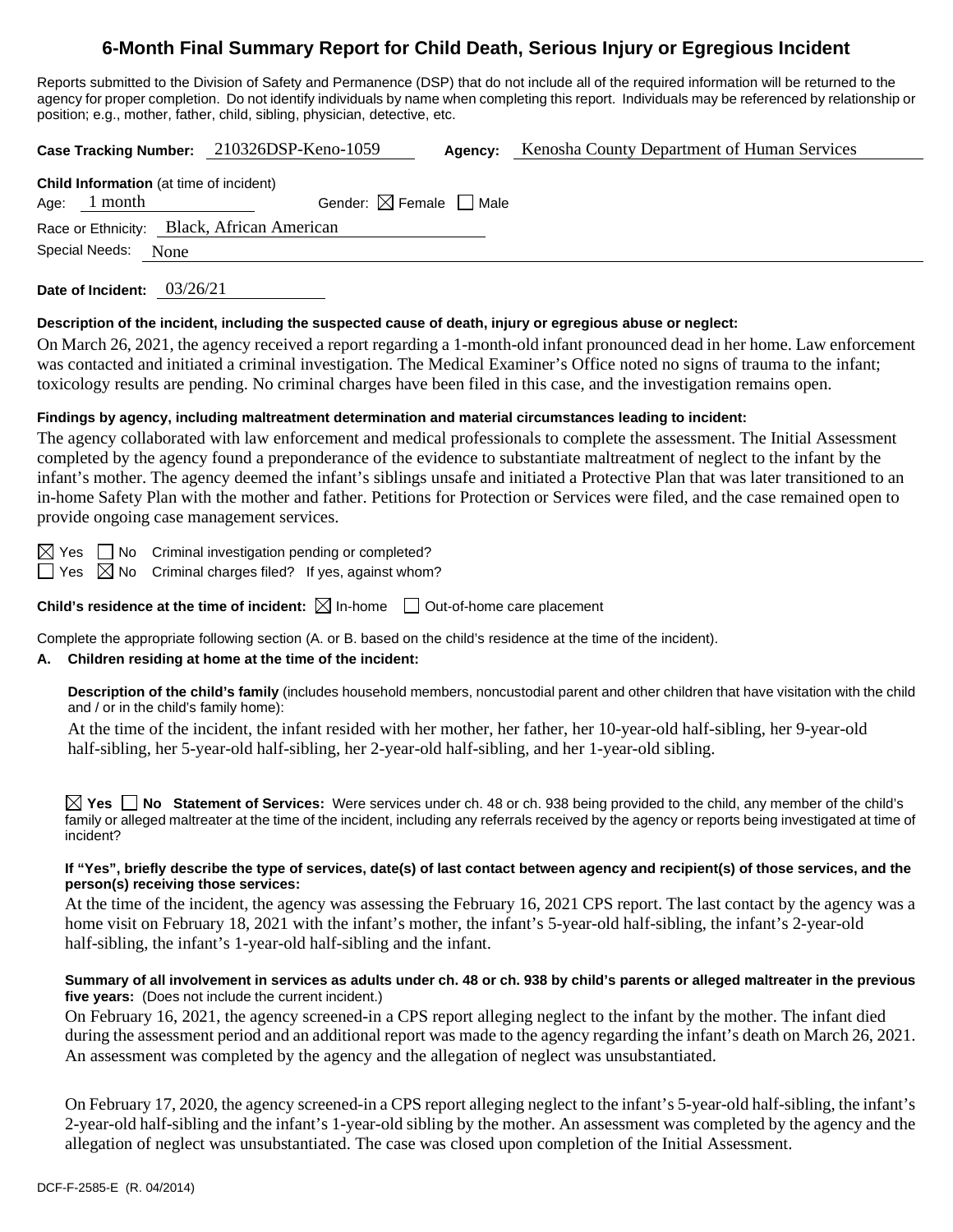On October 17, 2019, the agency screened-in a CPS report alleging neglect to the infant's 1-year-old sibling by the mother. An assessment was completed by the agency and the allegation of neglect was unsubstantiated. The case was closed upon completion of the Initial Assessment.

On October 23, 2018, the agency screened-in a CPS report alleging neglect to the infant's 2-year-old half-sibling by the mother. An assessment was completed by the agency and the allegation of neglect was unsubstantiated. The case was closed upon completion of the Initial Assessment.

#### **Summary of actions taken by the agency under ch. 48, including any investigation of a report or referrals to services involving the child, any member of the child's family living in this household and the child's parents and alleged maltreater.** (Does not include the current incident.)

(Note: Screened out reports listed in this section may include only the date of the report, screening decision, and if a referral to services occurred at Access. Reports that do not constitute a reasonable suspicion of maltreatment or a reason to believe that the child is threatened with harm are not required to be screened in for an Initial Assessment, and no further action is required by the agency.)

On February 16, 2021, the agency screened-in a CPS report alleging neglect to the infant by the mother. The infant died during the assessment period and an additional report was made to the agency regarding the infant's death on March 26, 2021. An assessment was completed by the agency and the allegation of neglect was unsubstantiated.

On February 17, 2020, the agency screened-in a CPS report alleging neglect to the infant's 5-year-old half-sibling, the infant's 2-year-old half-sibling and the infant's 1-year-old sibling by the mother. An assessment was completed by the agency and the allegation of neglect was unsubstantiated. The case was closed upon completion of the Initial Assessment.

On October 17, 2019, the agency screened-in a CPS report alleging neglect to the infant's 1-year-old sibling by the mother. An assessment was completed by the agency and the allegation of neglect was unsubstantiated. The case was closed upon completion of the Initial Assessment.

On October 23, 2018, the agency screened-in a CPS report alleging neglect to the infant's 2-year-old half-sibling by the mother. An assessment was completed by the agency and the allegation of neglect was unsubstantiated. The case was closed upon completion of the Initial Assessment.

On May 11, 2018, the agency screened-out a CPS report.

On May 4, 2018, the agency screened-out a CPS report.

## **Summary of any investigation involving the child, any member of the child's family and alleged maltreater conducted under ch. 48 and any services provided to the child and child's family since the date of the incident:**

The agency collaborated with law enforcement and medical professionals to complete the assessment. The Initial Assessment completed by the agency found a preponderance of the evidence to substantiate maltreatment of neglect to the infant by the infant's mother. The agency deemed the infant's siblings unsafe and initiated a Protective Plan that was later transitioned to an in-home Safety Plan with the mother and father. Petitions for Protection or Services were filed, and the case remained open to provide ongoing case management services.

## **B. Children residing in out-of-home care (OHC) placement at time of incident:**

## **Description of the OHC placement and basis for decision to place child there:** N/A

# **Description of all other persons residing in the OHC placement home:**

N/A

**Licensing history:** Including type of license, duration of license, summary of any violations by licensee or an employee of licensee or other actions that constitute a substantial failure to protect and promote the welfare of the child. N/A

## **Summary of any actions taken by agency in response to the incident:** (Check all that apply.)

- $\boxtimes$ 网
	- Protective plan implemented  $\boxtimes$  Referral to services
- Screening of Access report Attempted or successful reunification
	-